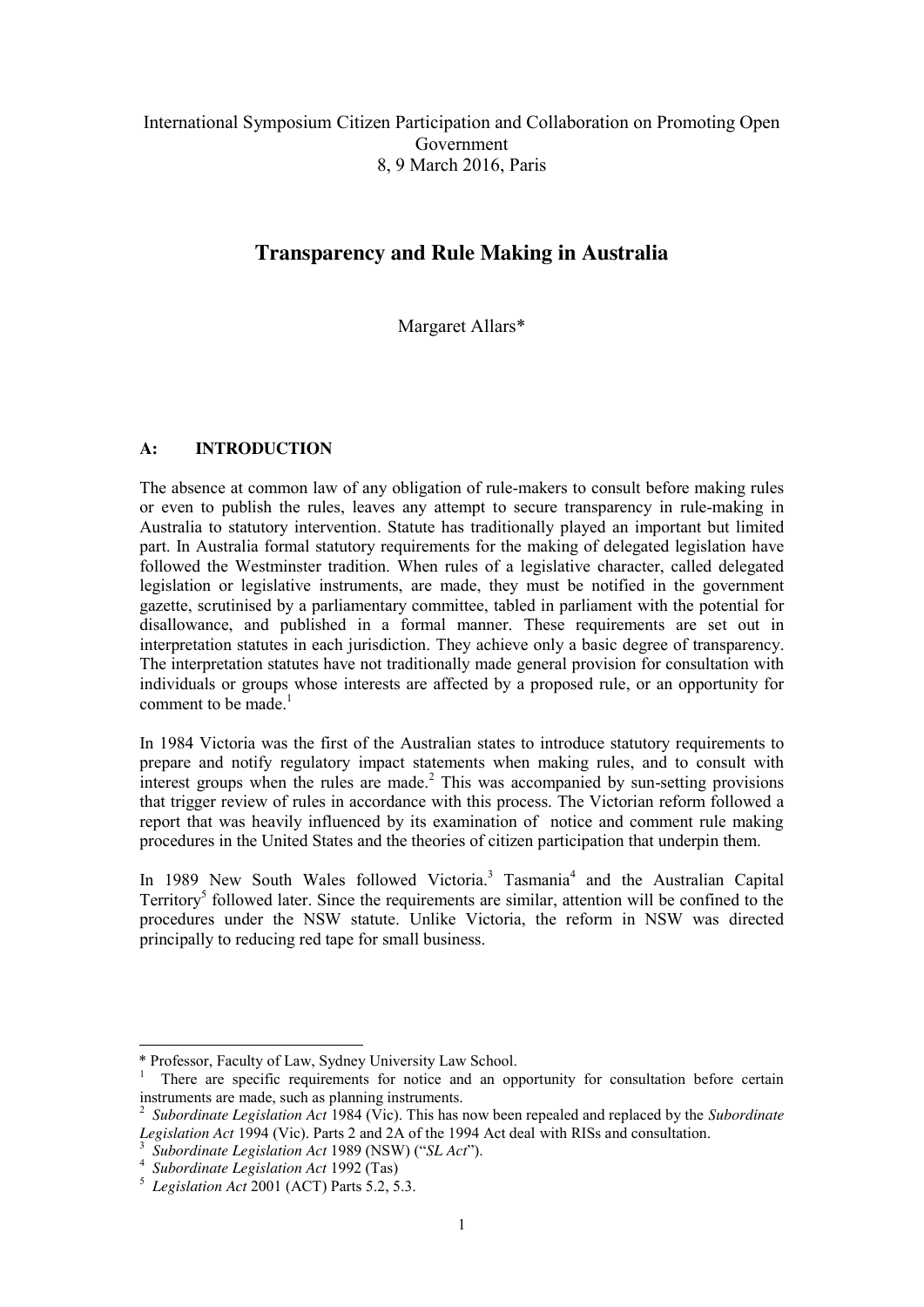#### **B: NEW SOUTH WALES**

#### **Notice and Regulatory Impact Statements**

Under the *Subordinate Legislation Act* 1989 (NSW) ("*SL Act*"), before any statutory rule is made, the responsible Minister must as far as is reasonably practicable comply with the guidelines in Schedule 1 to the Act. <sup>6</sup> This imposes an onerous list of decision-making requirements, including cost-benefit analysis. The scope of the *SL Act* is limited, with these requirements applying only to the making of "statutory rules" (regulations, by-laws, rules or ordinances made by the Governor or approved or affirmed by Governor (except for Schedule 4 instruments).7 Power to make legislative instruments can be delegated to any member of the executive branch, such as a Minister or statutory authority without the need for approval by the Governor.

Before any principal statutory rule is made, the responsible Minister must as far as is practicable prepare a regulatory impact statement (RIS) complying with Schedule 2. <sup>8</sup> The principal statutory rules are those with some substance, as distinct from rules of a machinery or formal nature. However there are exceptions to the application of these requirements.<sup>9</sup>

The RIS is to state whether the benefits of making the rule outweigh the costs to the community. The RIS should also describe the consultation program to be undertaken.

#### **Consultation**

The consultation required by the *SL Act* is described in clear terms. A notice is to be published in the government gazette and another relevant newspaper, advising that it is proposed to make a statutory rule, that the RIS is available for inspection, and inviting submissions.<sup>10</sup> The persons to be consulted are representatives of consumers, the public, relevant interest groups, sectors of industry and commerce.<sup>11</sup>

Once the RIS has been made, and the process of receiving written submissions completed, the written submissions are sent to Legislation Review Committee.<sup>12</sup> The Committee applies criteria set out in the *Legislation Review Act* 1987 (NSW) ("*LR Act*") s 9(1)(b).

The duties to engage in cost benefit analysis and prepare an RIS are expressed to apply "so far as is reasonably practicable". <sup>13</sup> The *SL Act* expressly provides that non-compliance with the procedures does not render a statutory rule invalid.<sup>14</sup> The requirements under the *SL Act*, to structure the rule-making process by inter alia, cost benefit analysis, to prepare an RIS, and to consult, are not enforceable in a court. Accountability may be sought via the legislative branch of government. One of the statutory criteria to be applied by the Legislation Review Committee is whether the delegated law-maker has complied with the RIS and consultation

 $\frac{1}{6}$  $6$  *SL Act* s 4.

<sup>&</sup>lt;sup>7</sup> In the *Legislation Review Act* "regulations" is defined more broadly. The result is that in NSW some legislative instruments are subject to scrutiny by a parliamentary committee and to potential disallowance, but are not subject to the RIS and consultation procedure under the *Subordinate Legislation Act.*<br><sup>8</sup> *SL Act* s 5.

 $\frac{S}{9}$  *SL Act* s 5.

*SL Act* s 3 with Sch 4; s 6 with Sch 3. <sup>10</sup>*SL Act* s 5(2)(a). <sup>11</sup>*SL Act* s 5(2)(b). <sup>12</sup>*SL Act* s 5(4). <sup>13</sup>*SL Act* ss 4, 5. <sup>14</sup>*SL Act* s 9.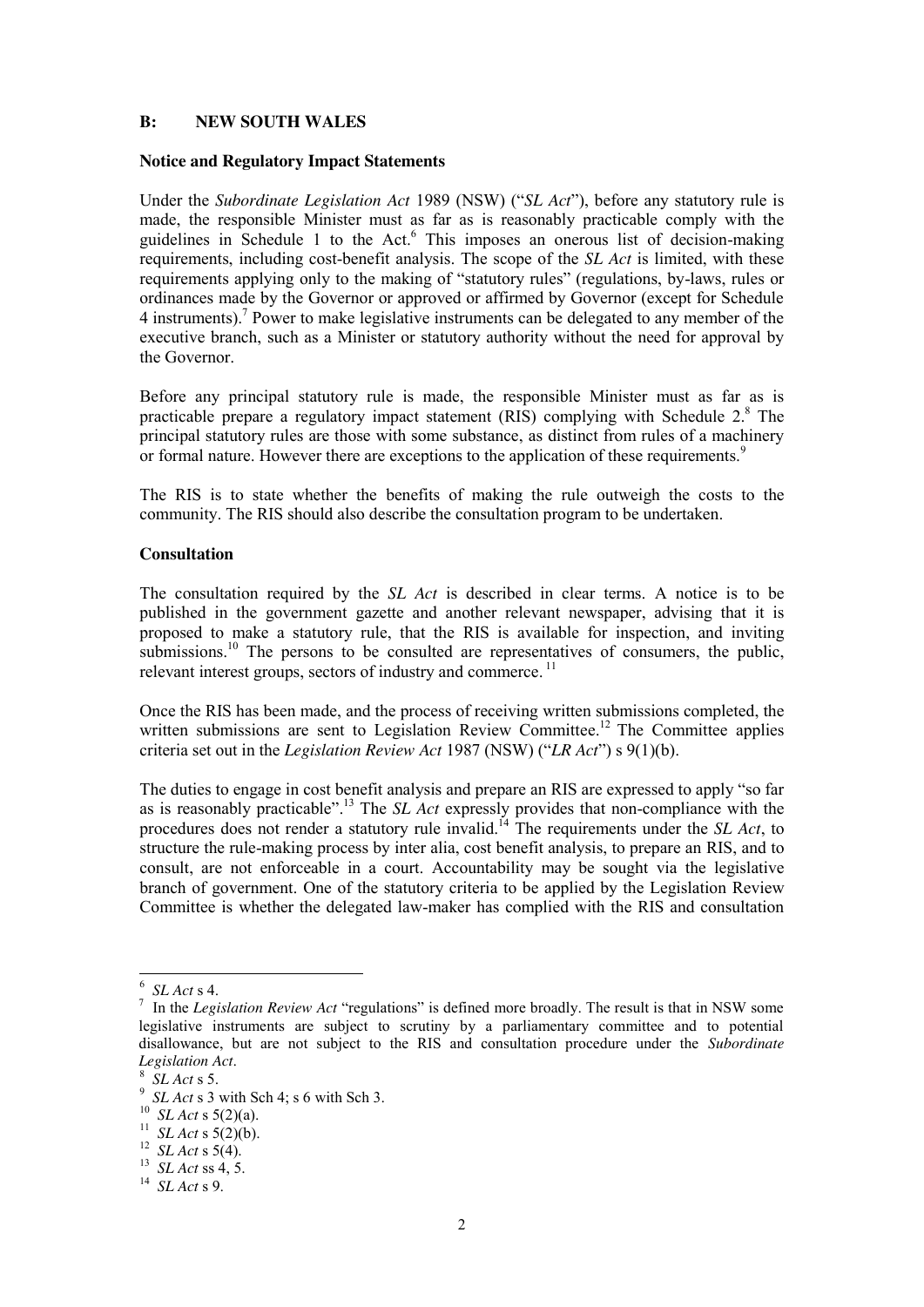procedures.15 The Committee makes a report to parliament in which it may recommend disallowance on the ground of non-compliance with these procedures.<sup>16</sup>

#### **Sunsetting**

In NSW statutory rules falling within the scope of the *SL Act* sunset after five years. <sup>17</sup> There are exceptions. Further, the delegated law-maker can obtain a postponement of the repeal of certain statutory rules. <sup>18</sup> The Governor, who is vested with the power to allow a postponement,<sup>19</sup> acts on the advice of the Executive Council. Its advice will reflect that of the Minister responsible for the legislative instrument.

## **Parliametary committee**

In the early days of the *SL Act* occasional references were made in reports by the Regulation Review Committee, then responsible for scrutiny of statutory rules, to submissions it had received. Even more rarely, the reports revealed that the Committee had met with representatives of an interest group to discuss a proposed rule. However when the Committee acquired an additional function of scrutiny of bills, with a change in its name to the "Legislation Review Committee", its focus upon scrutiny of rules markedly diminished. It no longer publishes reports on particular rules. Its digest reports give little information about the kinds of submissions received. Of the statutory criteria the Committee applies, the most prominent is whether the proposed rule trespasses unduly on individual rights and liberties.<sup>20</sup>

No suggestion has been given in any recent report that the Committee has given an oral hearing to any person or group that made a submission. Recommendations for disallowance are infrequently made. In some cases the digest report records that the Committee wrote to the responsible Minister expressing its concern about a proposed statutory rule not meeting one of the statutory criteria. The outcome of that consultation with the Minister is left uncertain. Nor do the Committee's digest reports do not indicate whether a House of Parliament has disallowed a statutory rule following a recommendation from the Committee.

## **A general non statutory process**

In NSW the Better Regulation Office ("BRO") within the Department of Premier and Cabinet monitors a non-statutory process of submitting a regulatory impact assessment with a new bill or instrument. This may cover some delegated legislation that is not already subject to the *SL Act*. The BRO does not monitor consultation.<sup>21</sup>

<sup>21</sup> Issues Paper *Review of NSW Regulatory Gatekeeping and Impact Assessment Processes (Sept 2011).* 

<sup>&</sup>lt;sup>15</sup> LR Act s 9(1)(b)(viii).<br><sup>16</sup> LR Act s 9(1)(b)(viii).<br><sup>17</sup> SL Act s 10.<br><sup>18</sup> SL Act s 10A, Sch 5.<br><sup>19</sup> SL Act s 11.<br><sup>20</sup> LR Act s 9(1)(b)(i). For example, the Assisted Reproductive Technology Regulation 2014 re-made a regulation providing for the registration of ART providers*,* disclosure of information and record keeping in relation to gamete donation, and maintenance of a central register. The Committee considered whether the regulation trespassed unduly on individual rights and liberties because of its impact on the privacy of donors. However the Committee took into account that the regulation was not retrospective, so that donors aware of new regime, and made no further comment: Legislation Review Committee Legislation Review Digest No 64/55 – 4 November 2014.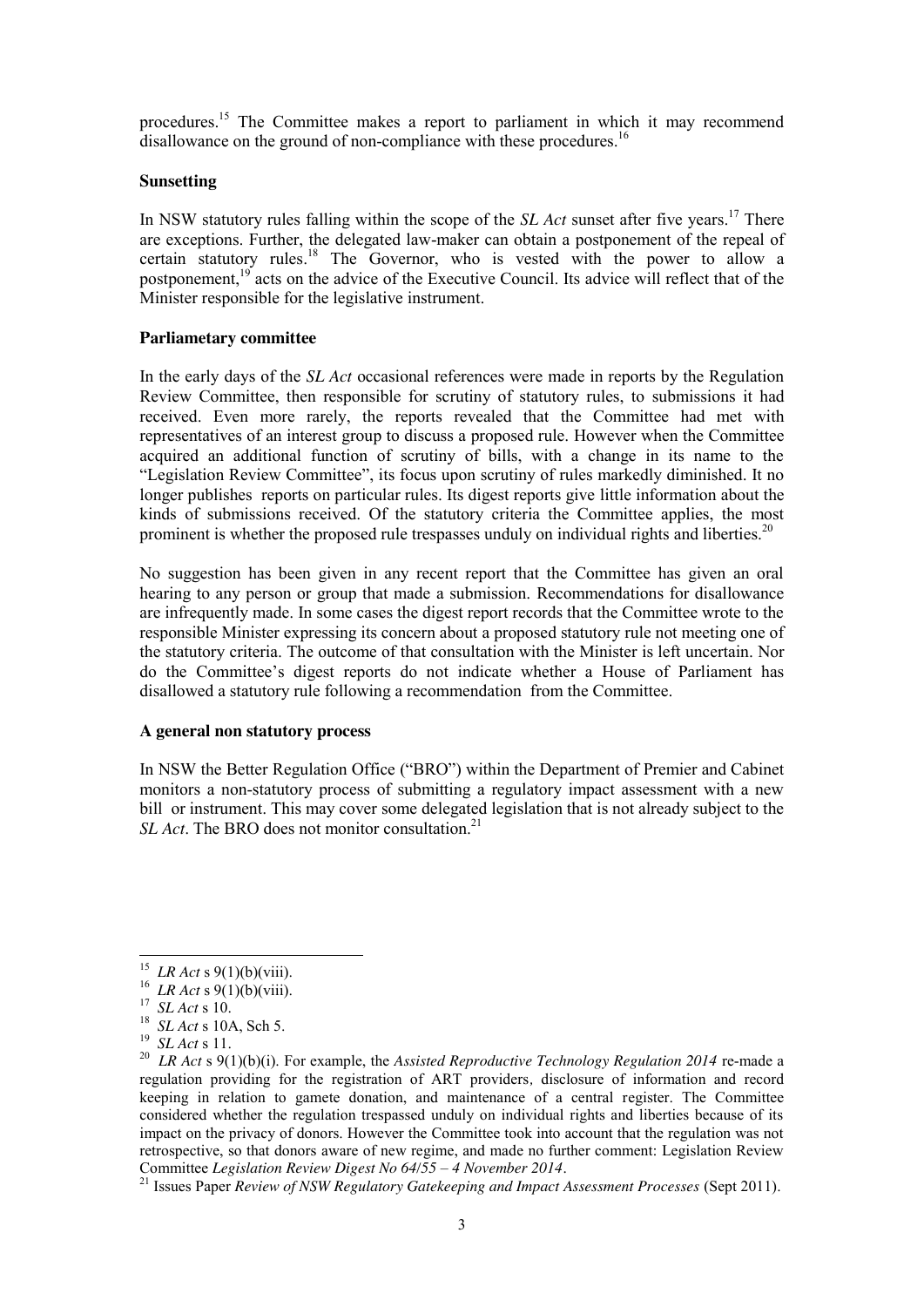## **C: FEDERAL RULE-MAKING**

## **Reform**

Federal regulations are scrutinised by the Senate Standing Committee on Regulations and Ordinances. The Committee applies a limited number of criteria, set out in standing orders. It is a bipartisan committee, with strong expectations that the Senate will disallow a regulation if the Committee so recommends. The criteria applied do not include whether the delegated law-maker has provided adequate consultation.

In a 1992 report the Administrative Review Council ("ARC") recommended that RIS and consultation procedures be introduced in the making of federal legislative instruments.<sup>22</sup> During the 1990s several bills to implement the measures recommended by the Council lapsed without enactment.<sup>23</sup>

Finally, in 2003 the *Legislative Instruments Act* 2003 (Cth) ("*LI Act*") was enacted. Its most important reform was the establishment of a Federal Register of Legislative Instruments ("Register"), modelled on the United States Register of similar name.<sup>24</sup> The *LI Act* was directed to ensuring transparency of legislative instruments in the sense that they were readily  $\alpha$  accessible by electronic means in one location.<sup>25</sup> Existing instruments were to be "backcaptured" over specified periods so that all instruments were ultimately entered on the Register. This strengthened existing provisions for notification and publication, enhancing transparency with regard to ensuring that rules are accessible.

The *LI Act* added an additional mechanism that strengthened ex post facto notification. Not only the instrument but also an explanatory statement for it was to be placed on the Register.<sup>26</sup> While there are exceptions, these statements are notoriously uninformative, being paraphrases of the clauses in the instrument.

However the *LI Act* failed to implement the ARC's recommendation for the introduction of a "legislative instrument proposal" along the lines of the RIS in Victoria and NSW.<sup>27</sup>

Several other reforms achieved by the *LI Act* have secondary significance for transparency. It introduced a uniform nomenclature for federal delegated legislation: "the legislative instrument". <sup>28</sup> Measures were put in place to improve the drafting of all legislative instruments. 29

<sup>&</sup>lt;sup>22</sup> Administrative Review Council *Rule Making by Commonwealth Agencies* Report No 35 (1992).<br><sup>23</sup> Following the introduction of the Legislative Instruments Bill 1994 (Cth), two parliamentary committee reported, amendments were made in the Senate, but the bill lapsed when elections called in 1994. The Legislative Instruments Bill 1996 (Cth) incorporated amendment made to the 1994 Bill, but had a greater focus on anti-red tape for business, The Senate proposed amendments and returned the Bill to the House of Representatives, where in 1997 it was laid aside. The Legislative Instruments Bill (No 2) 1996 was a potential double dissolution trigger, but lapsed when federal elections called in September 1996.<br> $^{24}$  *LI Act* Pt 4.

<sup>&</sup>lt;sup>25</sup> *LI Act* Pt 4. <sup>26</sup><br><sup>25</sup> *LI Act* Pt 4. <sup>26</sup> The *LI Act* s 26 former) required an explanatory statement to be lodged in the Register with the legislative instrument. Failure to do so did not affect the validity or en

<sup>&</sup>lt;sup>27</sup> Administrative Review Council *Rule Making by Commonwealth Agencies* Report No 35 (1992).<br><sup>28</sup> This regularisation of nomenclature assisted in removing uncertainty as to the status of some rules, sometimes called "qu

<sup>&</sup>lt;sup>29</sup> *LI Act* Pt 2. Drafting is to be undertaken by parliamentary counsel.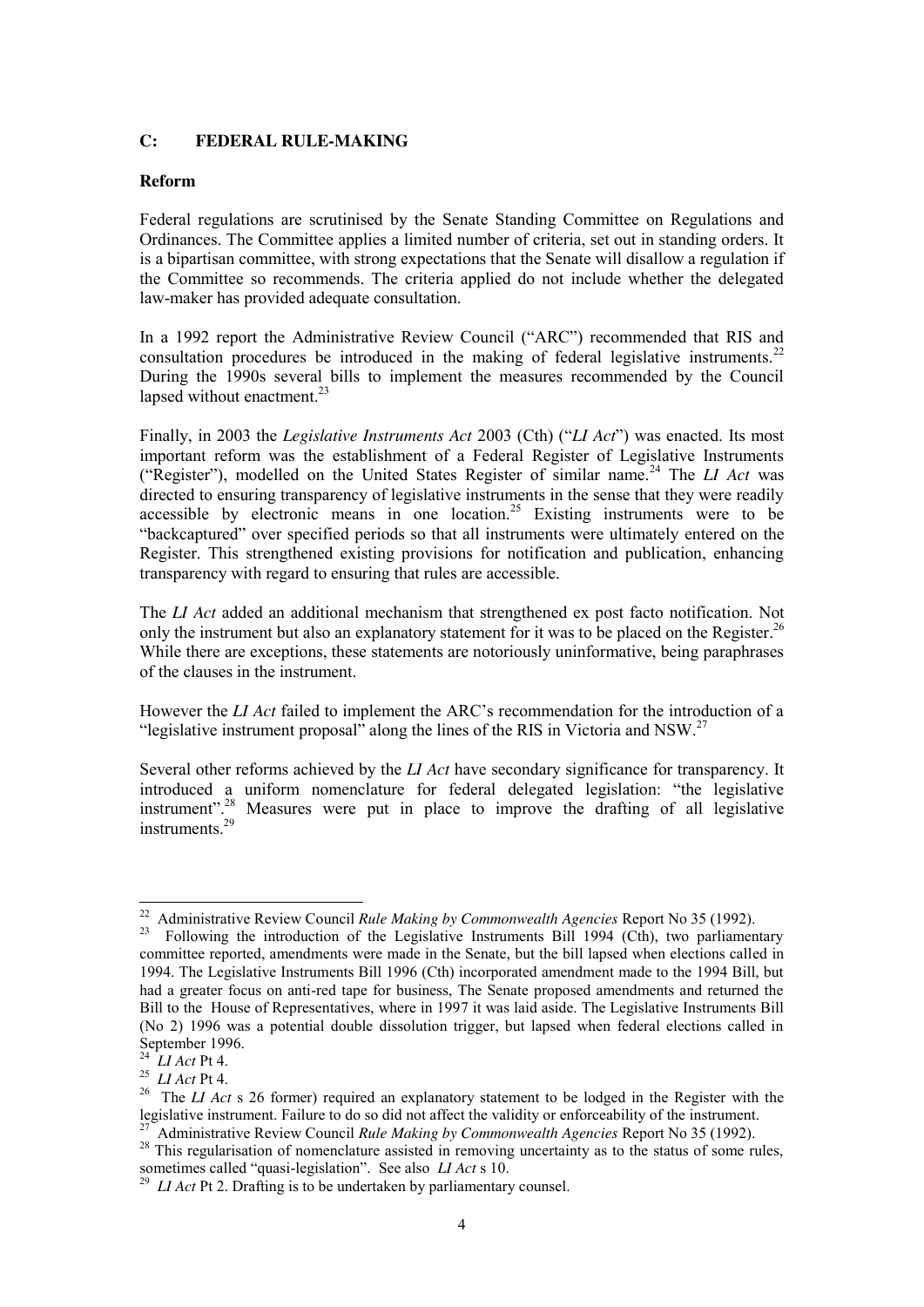While the *LI Act* introduced sunsetting after 10 years for legislative instruments,<sup>30</sup> the significance of sunsetting is diminished when the re-making of the instrument is not accompanied by any RIS or any real consultation procedure.

#### **Consultation and notice**

The ARC's recommendation that delegated law-makers have a duty to consult with interest groups before making instruments was diluted. Under the grand heading "Part 3 – Consultation Before Making Legislative Instruments" were just three sections, 17, 18 and 19, that did not deserve the description "consultation". Section 17(1) provided that before a rulemaker makes a legislative instrument, particularly where the proposed instrument will have a direct, or substantial indirect, effect on business, or restrict competition, the rule-maker must be satisfied that any consultation the rule-maker considers to be appropriate and reasonably practicable to undertaken, has been undertaken. This section did not impose a duty to consult. It emphasised that whether consultation occurred was a matter of discretion. This was an apparently unfettered discretion, leaving it to the rule-maker to decide whether consultation was "appropriate".

Section 17(2) was a curious provision, inviting the rule–maker to look back on the decision regarding the nature of any consultation, already made and implemented, and assess whether "the consultation that was undertaken was appropriate". In answering that question the rule maker is expressly given a discretion to "have regard to any relevant matter". This includes the extent to which the consultation drew on the knowledge of persons having expertise in fields relevant to the instrument, and ensured that persons likely to be affected by the proposed instrument had an adequate opportunity to comment on its proposed content.<sup>31</sup> Section 17 does not disclose any particular purpose of this ex post facto reflection on the part of the rule-maker.

At the end of s 17 there appears a note that the explanatory statement to be placed on the Register is to contain a description of the consultation undertaken, or, if there was no consultation, the explanation for its absence. This originally duty flowed, mysteriously, from the definition of explanatory statement in s 4 of the *LI Act*. 32

Consultation is of little value if the person consulted is not notified of the content of the proposed instrument. No provision was made in the *LI Act* for the proposed instrument to be notified to the public. Section 17(3) expressly gave the rule-maker a discretion as to whether the proposed rule was notified to bodies or representatives of persons likely to be affected by it, by providing that consultation "could involve notification, either directly or by advertisement". Section 17(3) expressly provided that this reference to the possibility of notification was not to limit by implication the form of any consultation which the rule-maker engaged in under s 17(1) (as a matter of discretion). That notification and the content of any

<sup>&</sup>lt;sup>30</sup> *LI Act* Pt 6.<br><sup>31</sup> *LI Act* s 17(2)(a) and (b).<br><sup>32</sup> A review of the operation of consultation under the *LI Act* revealed that agencies seemed unaware of s 17: Senate Standing Committee on Regulations and Ordinances *Consultation under the Legislative*  Instruments Act 2003 Interim Report 113<sup>th</sup> Report (June 2007). There was a lack of detail in explanatory statements of the consultation undertaken. The definition in s 4 of the *LI Act* of "explanatory statement" referred in s 4(d) to inclusion of a description of the nature of consultation if it was undertaken under s 17 before the instrument was made. Section 4 is only a definition, an inappropriate place to discuss consultation procedures. In 2012 subsection (1A) was inserted into s 26, picking up the definition of explanatory statement. A note referring to s 26(1A) was inserted at the end of s 17. The s 4 definition was amended to simply refer to s 26. The statement must also include a statement of compatibility prepared under the *Human Rights (Parliamentary Scrutiny) Act* 2011 (Cth): *LI Act* s 26(1A)(f) (former). The note stated that a failure to lodge the statement in accordance with s 26(1) does not affect the validity of the instrument: *LI Act* s 26(2) (former).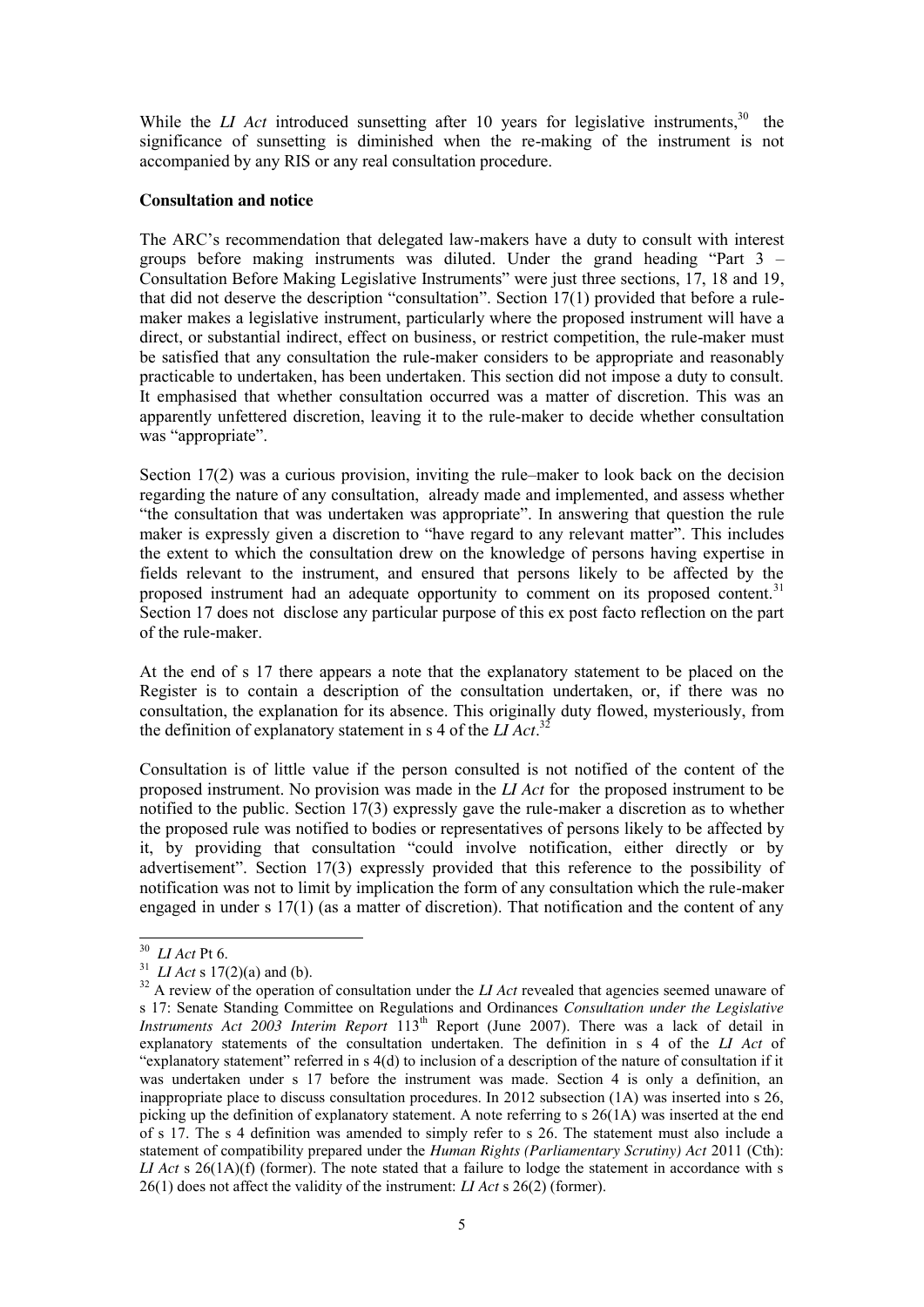notification was entirely a matter for the discretion of the rule-maker, was given further emphasis. Section 17(3) went on to provide that any such notification, if it was done, "could invite submissions" by a specified date, "or might invite" participation in public hearings".

These references to consultation suggested that it was a path to be trod tentatively, only where necessary, and without offering too much. Section 17 sent a message of discouragement to rule-makers with regard to consulting. As if this were not sufficient, s 18(1) provided that despite s 17, the nature of an instrument may be such that "consultation might be unnecessary or inappropriate". There followed in s 18(2) a list of seven classes of instruments that were "examples" of those where the rule-maker may be satisfied that consultation is not necessary or appropriate. These are an instrument of a minor or machinery nature; or required as a matter of urgency; or required by an issue of national security; or relating to service in the Australian Defence Force.<sup>33</sup> Two further classes are extremely broad. The first is any instrument relating to employment.<sup>34</sup> The second is an instrument that gives effect to a decision announced in the Budget that (i) repeals, imposes or adjusts a tax, fee or charge; (b) confers, revokes or alters an entitlement; or (c) imposes, revokes or alters an entitlement. 35

Finally, making it absolutely clear that transparency is not necessary, s 19 provides that if the rule-maker fails to consult, that failure to consult does not affect the validity or enforceability of an instrument.

## **Non-statutory process**

The federal legislative process has not been entirely without regulatory impact assessment. The federal Office of Best Practice Regulation ("OBPR"), a division of the Department of Finance and Deregulation, administers a non-statutory requirement for regulatory impact to be assessed at federal level. The OBPR issued a *Best Practice Regulation Handbook* in November 2006. It requires that regulation with a significant impact be accompanied by an RIS.<sup>36</sup> These are not statutory requirements. Nor do they provide for consultation with interested persons or groups or an opportunity for comment. They are not directed to securing transparency.

## **Further legislative change**

On 6 March 2016 the *Acts and Instruments (Framework Reform) Act* 2015 (Cth) (*Framework Act*) commenced. The *LI Act* was re-named the *Legislation Act* 2003 (Cth). Its principal work was to extend the Register to include Acts as well as instruments, re-naming it the Federal Register of Legislation. As to notification and consultation with respect to rule-making, little changed.

Section 17(1) was amended to remove the reference to giving particular attention to whether consultation is appropriate and reasonably practicable to undertake, where the proposed instrument will have a direct, or substantial indirect, effect on business, or restrict competition. Section 17(1) is now expressed in general terms, still inviting the rule-maker to reach a state of satisfaction as to whether it is appropriate or reasonably practicable to consult. The note at the end of s 17 is amended to refer to s 15J(2), which is now the source of the duty to describe the consultation undertaken in the explanatory statement.

<sup>&</sup>lt;sup>33</sup> *LI Act* s 18(2)(a),(b),(d),(g).<br><sup>34</sup> *LI Act* s 18(2)(f).<br><sup>35</sup> *LI Act* s 18(2)(c).<br><sup>36</sup> OBPR serves a similar function for the Council of Australian Governments ("COAG").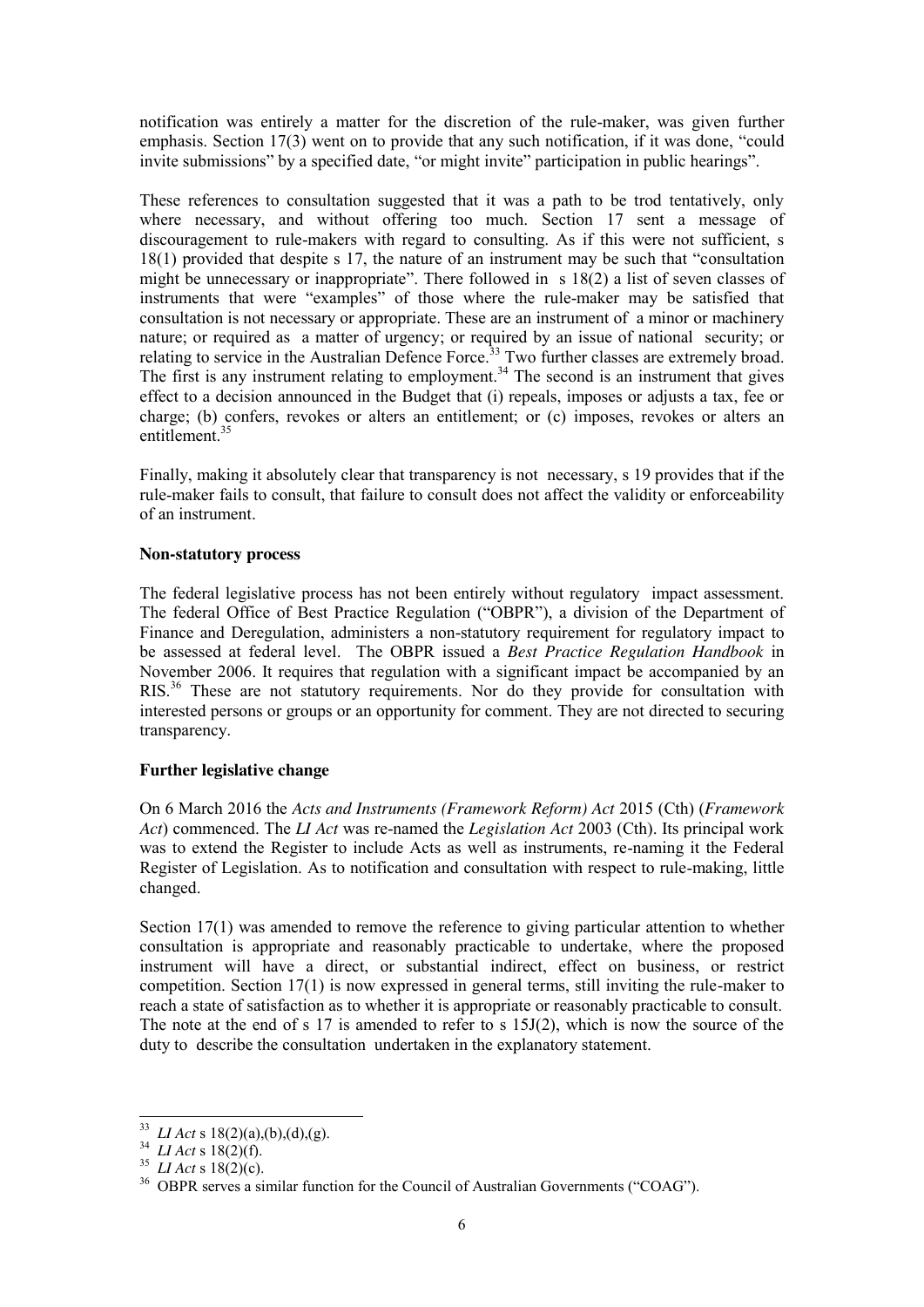The heading to Part 2 is removed. The *Framework Act* leaves the balance of s 17, and s 19, intact, but repeals s 18. Sections 17 and 19 now belong to "Part  $2 -$  Key Concepts for Legislative Instruments and Notifiable Instruments". That is in keeping with the fact that the former ss 17, 18 and 19, and the present ss 17 and 19, do not promote consultation. Nor should the new expression "notifiable instruments" suggest that notification requirements have been introduced. This is a new class of instruments of a machinery nature or concerned with commencement of instruments. They are not disallowable and do not sunset. Since ss 17 and 19 refer only to legislative instruments, the exception formerly made in s 18 for such instruments is widened through the new class. The amendment to s 17(1) removes the suggestion given to rule-makers to at least take a closer look at the possibility of consultation where the proposed instrument affects business or competition. The repeal of s 18 removes the added emphasis given to the absence of any duty to consult when certain classes of rules are made.

## **Trans-Pacific Partnership**

The Trans-Pacific Partnership ("TPP") is a trade agreement amongst twelve Pacific rim countries, including the United States and Australia, signed on 4 February 2016, after seven years of negotiation. It contains measures to lower tariffs, promote innovation, productivity and competitiveness and establish an investor-state dispute settlement mechanism.

The federal reluctance in Australia to embrace RIS and rule making procedures may face a challenge as steps are taken to draft legislation incorporating the requirements of the TPP into domestic law. Chapter 26 – Transparency and Anti-Corruption in the TPP has not yet attracted attention in Australia.

Australia is already compliant with the a requirement in Art 26.2(5) to promptly publish a federal regulation of general application that affects the matters with which the TPP is concerned, together with an explanation of its purpose and rationale. This is covered by the Federal Register and the requirements under the *Legislation Act* to publish explanatory statements for legislative instruments and bills. The TPP only requires such publication in the case of regulatory measures in the areas covered in the TPP.

The TPP speaks of measures not just in a law or regulation, but also in a procedure or administrative ruling of general application with respect to a matter covered by the TPP. It is possible in these areas that some federal regulatory measures may be introduced through policy. Administrative rulings by regulatory agencies are not published on the Federal Register. The extent to which such rulings would be published may depend on whether they are adjudicative decisions or policies that are requirement to be published by the *Freedom of Information Act* 1082 (Cth).

However Article 2.6 requires much more than publication at the end of the day. Article  $26.2(2)(a)$  requires a party to the TPP, to the extent possible, to publish the regulatory measure in advance. Interested persons and other parties to the TPP are to be given a reasonable opportunity to comment on the proposed measures.<sup>37</sup> In the case of a proposed regulation by a party's central government with respect to any matter covered by the TPP, that is likely to affect trade or investment between the parties, each party is to publish the proposed regulation in an official journal or on an official website, preferably online and consolidated into a single portal.<sup>38</sup> The regulation should be published at least 60 days before comments are due, giving an interested person sufficient time to evaluate the proposed regulation. When notified, the regulation should be accompanied by an explanation of its

<sup>&</sup>lt;sup>37</sup> TPP Art 2.6(2)(b).<br><sup>38</sup> TPP Art 2.6(4)(a).